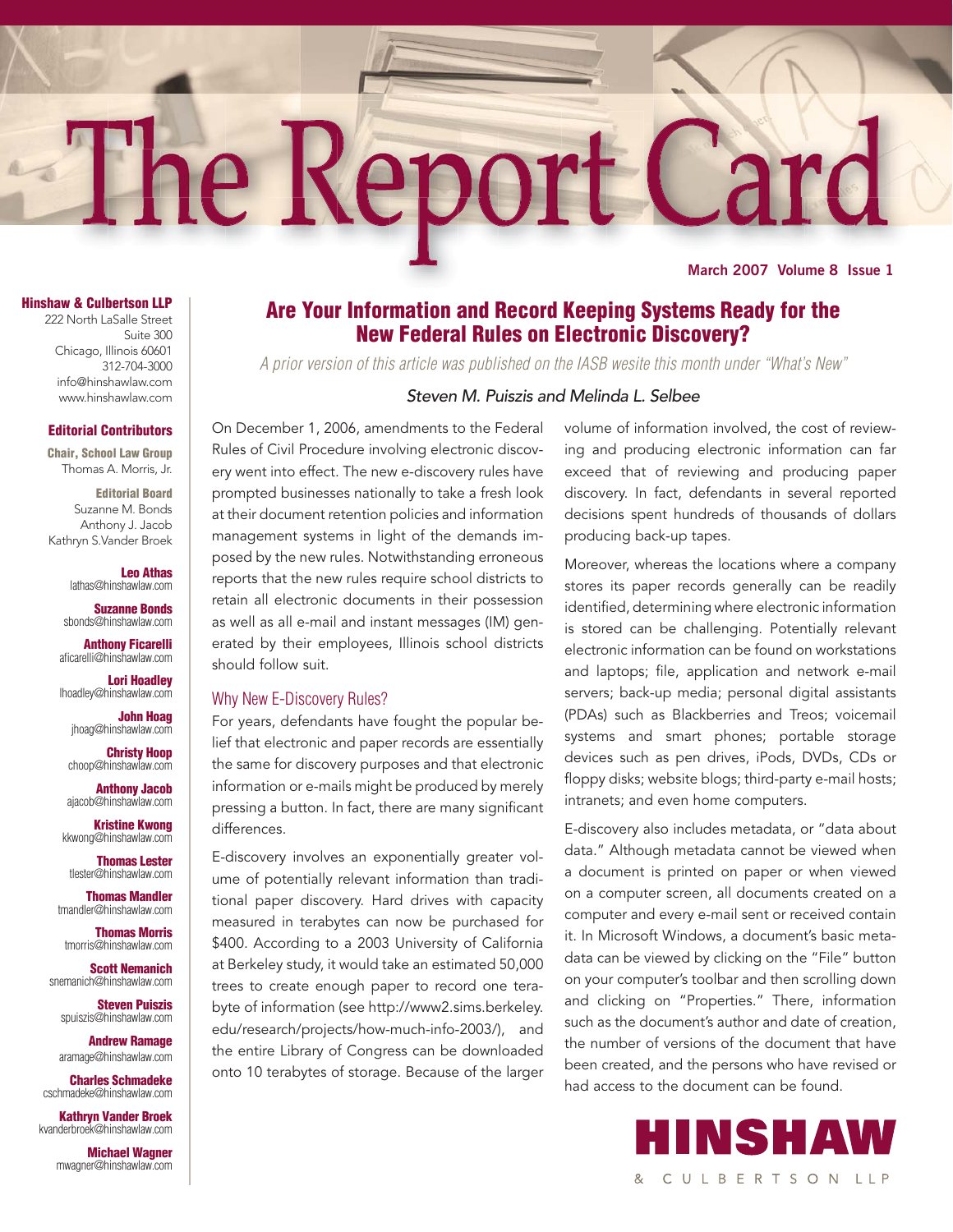So, when an attorney shares a document with a client, and the client makes changes or comments to it, the tracked changes are embedded in the electronic version of the document and not easily removed. This makes privilege reviews more complicated and expensive. If such a revised document is e-mailed to a third party without first scrubbing its metadata, potentially privileged information may be inadvertently produced.

The differences between electronic and paper documents go even deeper. For example, paper documents may be permanently destroyed by shredding them. But the apparent electronic equivalent of shredding, hitting a computer's delete button, does not necessarily permanently destroy an electronic document. A binary code assigned to the document's location on the hard drive is merely changed so your computer cannot find the document. Until the document's location on a computer's hard drive is actually overwritten by the computer, the deleted document remains hidden on the hard drive, capable of being at least partially found through a forensic examination of the computer. However, several fields of the document's metadata can be altered fairly simply by opening the document or moving it into a new file. Further, unlike with paper discovery, electronic documents cannot be labeled, numbered or electronically searched when produced in certain electronic formats. These and other distinctions between paper and electronic discovery prompted the new federal rules.

#### What The E-Discovery Rules Require

The new e-discovery rules permit discovery of any type of digital or electronic information that is stored in any type of medium. They address discovery of "electronically stored information," a term deliberately left undefined because of the wide variety of computer systems in use and the rapidity of technological change. The rules are designed to be broad enough to cover all current types of computer information and flexible enough to address future technological developments.

The rules set up a two-tiered discovery system for electronically stored information. So while parties to litigation are required to produce potentially relevant electronic records that are "reasonably accessible," electronic information that is "not reasonably accessible because of undue burden or cost" does not have to be produced unless the opposing party can show good cause for needing it.

Before the new rules were enacted, several courts imposed sanctions for failures to properly preserve electronic information. The new rules provide some protection against such sanctions where a loss of documents is caused by the routine operation of the party's computer system, so long as the party acted in good faith. To show good faith, the party must have imposed a litigation hold and suspended any features of its information systems that could result in the automatic disposal of potentially

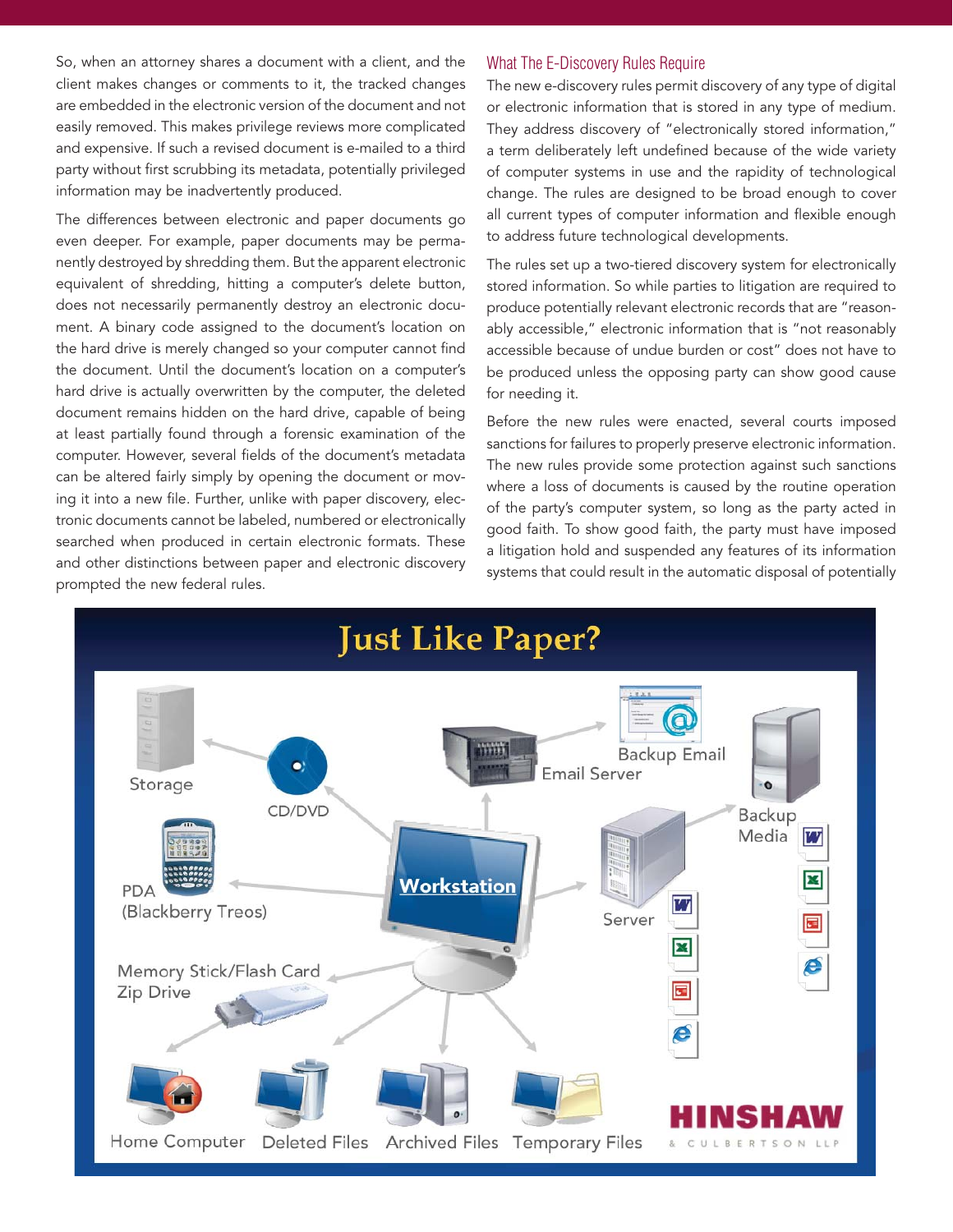relevant electronic information. The automatic recycling of backup tapes and the automatic deletion of e-mails after a specified time frame are common systems features that, for purposes of satisfying the good faith requirement, must be temporarily suspended when a litigation hold is issued.

The rules mandate early attention to e-discovery issues by court and counsel. They specifically require the parties to the litigation to meet and discuss issues involving the preservation and production of electronically stored information before the first discovery scheduling conference with the court. To negotiate a fair e-discovery plan and demonstrate why certain electronic information is not readily accessible, counsel must be intimately familiar with his or her client's information systems and document retention policies. Clients should therefore provide counsel with such information.

In light of the new e-discovery rules, Illinois school districts should review their document retention policies and practices, asking if they: (1) cover both paper and electronic documents as well as e-mail and IM; (2) require the preservation of potentially relevant e-mails and electronic information when litigation is reasonably anticipated, and spell out how a litigation hold should be instituted when a preservation obligation is triggered; (3) comply with the latest requirements of the Open Meetings Act; and (4) recognize that certain types of e-mails or other electronic communications may fall under the ambit of the School Students Records Act or be subject to the preservation obligations of the Local Records Act.

School districts should also inventory their information management systems and map out their structure. The inventory should include the configuration of network servers and workstations; identification of all computer and the operating system(s) in use, including all software applications and how access to particular applications or files are controlled; those employees who have access to the various applications or files on the system; and the backup and archiving procedures for all applications or data on the systems. The inventory should be periodically updated as school district systems change.

Taking a proactive approach will save significant time and expense for both the school district and its counsel when and if suit is later filed.

Steven M. Puiszis is a partner at Hinshaw & Culbertson LLP and is the President of the Illinois Association of Defense Counsel. He is a member of his firm's electronic discovery committee and is the former head of his firm's School Law Practice Group. Mr. Puiszis is the author of Illinois Municipal Tort Liability 2d ed., LEXIS Publishing.

Melinda L. Selbee is the General Counsel for the Illinois Association of School Boards.

### **First Amendment Inapplicable to Teacher's Classroom Speech**

*Anthony J. Jacob*

The United States Court of Appeals for the Seventh Circuit, in *Mayer v. Monroe County Community School Corporation, et al.*, 474 F.3d 477 (2007), affirmed a summary judgment ruling by a federal district court rejecting a teacher's claim that her First Amendment rights were violated when a school district failed to renew her employment contract because she took a political stance against the Iraq war during a current events session in her classroom.

Plaintiff, Deborah Mayer, had worked for one year as a probationary elementary school teacher, but the school district did not renew her contract for a second year. Mayer consequently filed her suit. She alleged that "she answered a student's question about whether she participated in political demonstrations by saying that when she passed a demonstration against the U.S. military operation in Iraq and saw a placard saying 'honk for peace,' she honked her car's horn to show support for the demonstrators." *Mayer,* 474 F.3d at 478. Mayer contended that it was that incident that led the school district to dismiss her.

The district court found that the subject of military intervention in Iraq is an issue of public importance. Mayer, therefore, had a right to express her views on the subject. That right, however, is qualified in the workplace and the expression can not unduly disrupt an employer's business. Concluding that the employer school district's interests predominated over the teacher's right to express her political views at the workplace, the district court granted the school district's motion for summary judgment.

The Seventh Circuit affirmed. The teacher's speech took place in the classroom while she was teaching current events. She obtained approval to teach about the Iraq war provided that the class discussed all sides of the issue and that she refrained from sharing her personal opinions. As the speech unquestionably took place within the context of her official duties, it was subject to the direction of her employer. She was not speaking as a citizen at the time the speech took place, and her speech was not protected by the First Amendment or principles of academic freedom. The Seventh Circuit explained, "[T]he school system does not 'regulate' a teacher's speech as much as it 'hires' that speech. Expression is a teacher's stock in trade, the commodity she sells to her employer in exchange for a salary. . . [She, therefore,] must provide the service for which employers are willing to pay. . ." *Mayer*, 474 F.3d at 479. The court concluded that the First Amendment, "does not entitle primary and secondary teachers, when conducting the education of captive audiences, to cover topics or advocate viewpoints that depart from the curriculum adopted by the school system." *Id.*